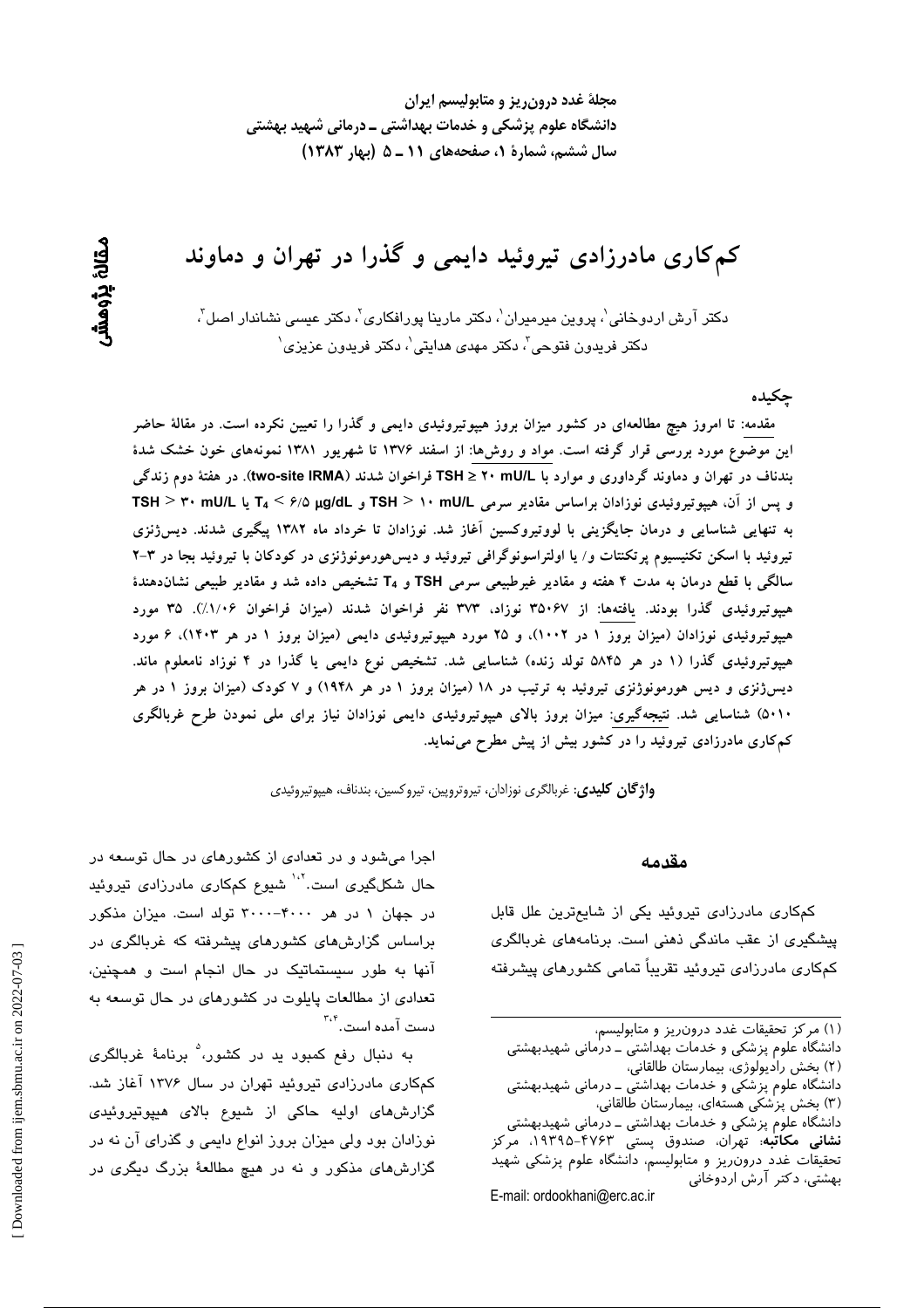کشور مشخص نشده است.<sup>۶۰۷</sup> مشخص شدن شیوع نوع دایمی و گذرا میتواند در بررسیهای بعدی اتبولوژی بیماری راهکار مناسبی ارایه دهد زیرا در نوع دایمی علل ژنتیک و در نوع گذرا علل محیطی بیشتر دخیل است.<sup>\</sup> در گزارش حاضر میزان بروز انواع دایمی و گذرای هیپوتیروئیدی نوزادان در تهران و دماوند ارزیابی شده است.

## مواد و روشها

### غربالگری و تشخیص هیپوتیروئیدی نوزادان

برنامهٔ غربالگری کمکاری مادرزادی تیروئید در هفت بیمارستان در نقاط مختلف تهران و تمامی شهرستان دماوند اجرا شد. نمونههای خون بندناف<sup>4.۸</sup> نوزادان زنده به دنیا آمده روی کاغذ فیلتر از نوع Whatman BFC 180 گرداوری و به آزمایشگاه مرکز تحقیقات غدد درون ریز و متابولسیم ارسال و در ۷ روز از زمان گرداوری غلظت TSH آنها با روش two-site IRMA اندازهگیری شد. در صورتی که اندازهگیری TSH پس از ۷ روز از زمان گرداوری نمونهها انجام شده بود، نمونهها در دمای ۲۰- درجه سانتیگراد به همراه مادهٔ جاذب رطوبت<sup>اً</sup> نگهدار*ی* میشدند.<sup>۶،۷</sup>

 $TSH \ge 11$  in  $TSH \ge 11$  in  $H = 11$  in  $\Delta t = 11$ طبیعی محسوب و فراخوان شدند. در زمان فراخوان پس از شرح حال و معاينهٔ فيزيکي، سرم خون وريدي نوزادان به منظور تعیین غلظت TSH و T<sub>4</sub> گرداوری شد. تشخیص  $T_4$  هیپوتیروئیدی نوزادان براساس مقادیر غیرطبیعی TSH و در مقاسیه یا مقادیر طبیعی متناسب یا سن نوزادان۔ شیرخواران گذاشته شد. `` بین ۱۴-۷ روزگی یا پس از آن،  $T_4$ <  $\epsilon$ /0 µg/dL و TSH>۱۰ mU/L و نوزادان با مقادیر سرمی یا TSH >۳۰ mU/L به تنهایی هیپوتیروئید محسوب شدند.''

برا*ی* تشخیص دیسژنتیک یا بجا<sup>ة</sup> بودن تیروئید از اسکن تکنیسیوم پرتکنتات تیروئید (TC°°) استفاده شد. در نوزادان با عدم جذب مادهٔ رادیواکتیو، تیروگلوبولین سرم اندازهگیری و تشخیص آژنزی تیروئید با اولتراسونوگرافی تیروئید قطعي شد.

### درمان و پیگیری نوزادان هیپوتیروئید

درمان جایگزینی با لووتیروکسین به مقدار µg/kg/d ۰۵–۱۰ بلافاصله بعد از قطعی شدن تشخیص هیپوتیروئیدی در نوزادان شروع<sup>۱۲،۱۲</sup> و دوزاژ دارو با اندازهگیریهای پریودیک غلظت TSH و T<sub>4</sub> سرم در فواصل زمانی توصیه شده در مراجع تنظیم شد."`

### تعیین انواع دایمی و گذرای هیپوتیروئیدی نوزادان

در برنامههایی که از TSH به عنوان آزمون اولیهٔ غربالگری استفاده مىكنند، هيپوتيروئيدى ثانويه - ثالثيه (هيپوتيروئيدى مرکزی) غیر قابل شناسایی است،<sup>۱۵</sup> در نتیجه، در غربالگری حاضر انواع قابل شناسایی، هیپوتیروئیدی دایمی نوزادان شامل دیسژنزی و دیسهورمونوژنزی تیروئید بودند. دیسژنزی تیروئید شامل آژنزی، هیپوپلازی و تیروئی*د* نابجا"، با استفاده از اسکن و / یا اولتراسونوگرافی تیروئید .<br>تشخیص داده شد.۱<sup>۶،۱۷</sup> در نوزادان با تیروئید بجا، دیسهورمونوژنزی تیروئید پس از ۴ هفته قطع لووتیروکسین در ۳-۲ سالگی و مقادیر غیرطبیعی TSH و  $T_4$  سرمی شناسایی شد. مقادیر طبیعی پارامترهای آزمایشگاهی مذکور دال بر هیپوتیروئی*دی* گذرا در کودک بود.<sup>۱۸،۱۹</sup>

با وجود آموزش والدین در زمینهٔ ادامهٔ درمان به مدت ۳-۲ سال (ایدهآل تا ۳ سالگی) و سپس قطع درمان جهت تشخيص دايمي يا گذرا بودن هيپوتيروئيدي، برخي از والدين نسبت به پیگیر*ی* منظم در طول این مدت کاهش پذیرش<sup>۷</sup> نشان دادند و تعدادی از آنان که نوزادانشان بدون اسکن تیروئید یا دارای تیروئید بجا بودند شخصاً تصمیم به تعیین دایمی یا گذرا بودن هیپوتیروئیدی در کودکان قبل از ۲ سالگی نمودند. برای جلوگیری از کاهش ناگهانی در سطح تیروکسین سرم، دوز دارو هر هفته به میزان ۱۲/۵ با ۱۲/۵ کاهش یافت و هر دو هفته مقادیر سرمی TSH و T<sub>4</sub> اندازهگیری شد. با توجه به اینکه طولانیترین علت هیپوتیروئیدی گذرای .<br>نوزادان به دلیل آنتیبادیهای ضد گیرندهٔ TSH است و کمکاری تیروئید ممکن است به مدت ۶–۴ ماه ادامه یاند،<sup>۱٬۰۱۹</sup> هر گونه هیپوتیروئیدی پایدار بعد از این زمان در شیرخوار یا کودک با کمکاری مادرزادی تیروئید دال بر هیپوتیروئیدی دایمی است. بدین ترتیب، در نوزادان مذکور مقادیر غیرطبیعی TSH (و T<sub>4</sub>) پس از ۶ ماهگی با افزایش دوزاژ

i - Desiccant

ii- Eutopic

iii - Ectopic

iv-Compliance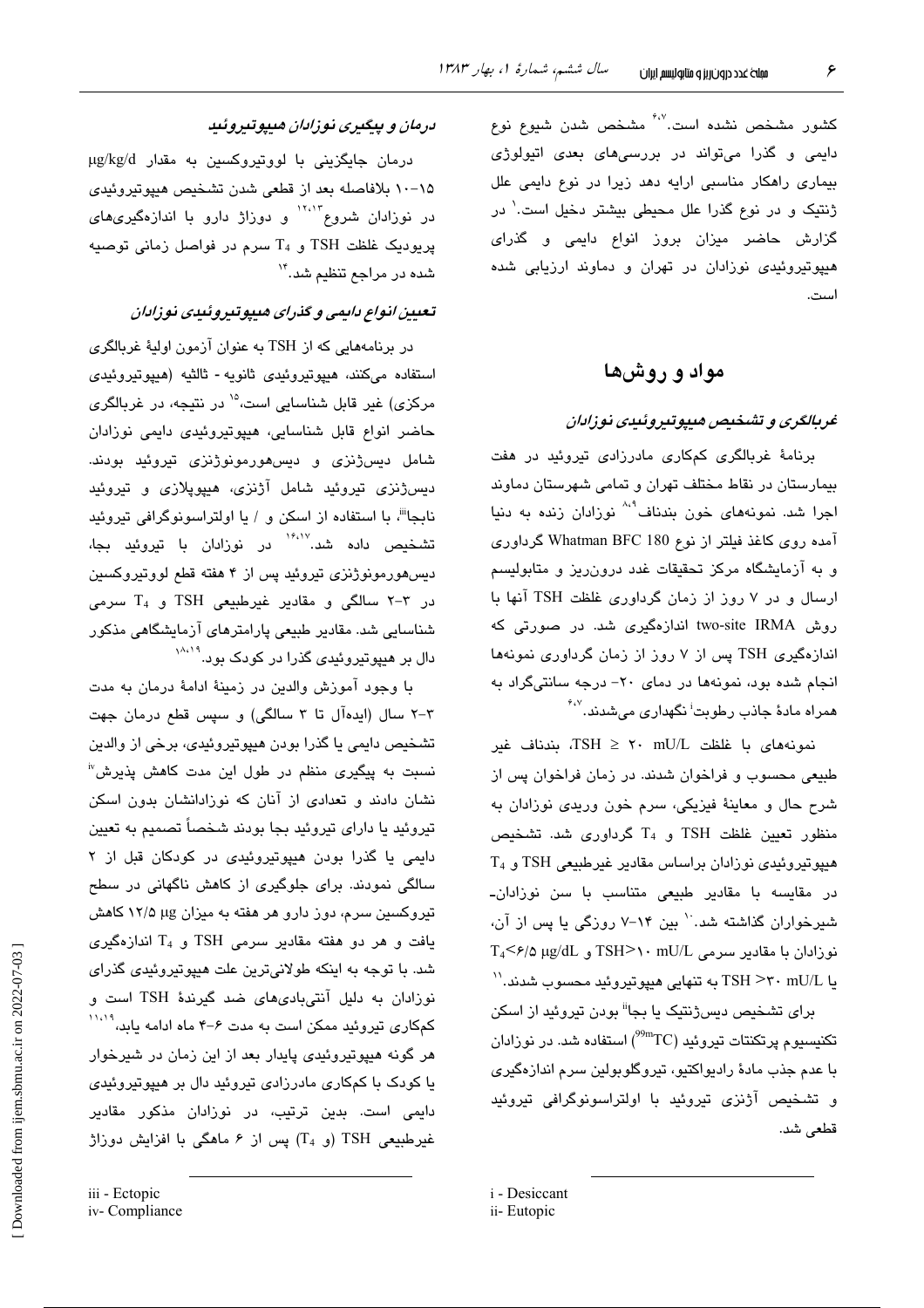لووتيروكسين براي طبيعي نمودن سطح TSH و T4 سرمي همراه بود و تشخیص این نوزادان هیپوتیروئیدی دایمی در نظر گر فته شد.

در نوزادانی که به دلیل عدم رضایت والدین اسکن یا سونوگرافی تیروئید در آنها انجام نشد یا اینکه در اسکن، تيروئيد بجا مشاهده شد و در هر دو حالت مذكور والدين T4 و TSH و T4 دود قطع نمودند و اندازهگیری TSH و سرمی در آنها صورت نگرفت، تشخیص هیپوتیروئیدی نوزادان نامعلوم ماند. برای انجام آزمایشهای سرمی، اسکن و اولتراسونوگرافی تیروئید از والدین کودکان هیپوتیروئید رضايت نامهٔ کتبی گرفته شد.

## روشهای آزمایشگاهی

مقادیر TSH بندناف روی کاغذ فیلتر با روش two-site IRMA و با استفاده از کیت تهیه شده توسط سازمان انرژی اتمی ایران (يروژهٔ RAW/6/003 آژانس بين المللي انرژي اتمي) اندازهگيري شد. ویژگیهای مربوط به ضریب تغییرات، حساسیت و ویژگی کیت مذکور در یکی از گزارشهای قبلی آمده است.<sup>۲۰</sup> اندازهگیری غلظت IRMA) TSH) و RIA) T4) سرم با استفاده از کیتهای Orion Diagnostica, Finland) Spectria) و تيروگلوبولين سىرم (ELISA) با استفاده از کیتهای USA) DRG Diagnostics انجام شد. مقادیر طبیعی برای TSH و T4 سرم در ۴-۱ هفتگی در نوزادان به ترتیب nU/L^-۱/۱ nD/L و A/۲–۱۷/۱ μg/dL و در ۵–۱ سالگی به ترتیب W−۵/۷ mU/L، و v/۳–۱۵/۰ μg/dL و v/۳–۱۵/۰ برای تیروگلوپولین سرم در ۲ تا ۶ هفتگی ng/mL ۲۵۰ بود.

### روش های آماری

میزان فراخوان با استفاده از آزمون مربع کای و میزان بروز هیپوتیروئیدی و دیسژنزی تیروئید در تهران و دماوند با استفاده از آزمون دقیق فیشر مقایسه شد. نرمافزار SPSS 9.05 (SPSS, Inc., Chicago, IL) برای تحلیلهای آماری موړ د استفاده قرار گرفت.

#### بافتهها

#### يافتەھاي غربالگرى

تا یابان مردادماه ۱۳۸۱، ۳۵۰۶۷ نوزاد زنده برای کمکاری مادرزادی تیروئید مورد غربالگری قرار گرفتند.

٣٢٣٩٧ (٩٢/٣٪) نوزاد در تهران و٢۶٧٠ (٧/۶٪) نوزاد در دماوند به دنیا آمدند. ۳۷۳ نمونهٔ خون بندناف دارای غلظت TSH ≥ ۲۰ mU/L بودند (میزان فراخوان برابر با ۱/۰۶٪). تعداد موارد فراخوان در تهران ٣۴٧ و در دماوند ٢۶ مورد بود. میزان فراخوان در تهران (١/٠٧٪) تفاوت معنیداری با دماوند (۰/۹۷٪) نداشت. هیپوتیروئیدی نوزادان در ۳۵ نوزاد شناسایی شد (میزان بروز ۱ در هر ۱۰۰۲ تولد زنده) که از این تعداد، ۳۳ نوزاد مربوط به تهران (۱ در هر ۹۸۲ تولد زنده) و ۲ نوزاد مربوط به دماوند (۱ در هر ۱۳۳۵ تولد زنده) بود. میزان بروز هیپوتیروئیدی در تهران و دماوند تفاوت معنی،داری نداشت. مشخصات نوزادان هیپوتیروئید و انواع هیپوتیروئیدی در آنها در جدول (۱) نشان داده شده است.

### هيپوتيروئيدي دايمي و گذرا

دیسژنزی تیروئید در ۱۸ نوزاد (۵۱/۴٪ نوزادان هیپوتیروئید) شناسایی شد (۱ در هر ۱۹۴۸ تولد زنده). تیروئید نابجا، هیپوپلازی و آژنزی تیروئید به ترتیب در ۱۲ (٢/٤۶/٧٪)، ۴ (٢/٢٢٪) و ٢ (١/١١٪) نوزاد ديسژنتيک وجود داشت. ۵ نوزاد در اسکن تیروئید عدم جذب نشان دادند و دارای تیروگلوبولین سرم برابر ng/mL ۱/۸ ۰۶/۵ ، ۶/۵ ، ۱/۴ کمتر از ۱۶ بودند. ۱۷ نوزاد دیس ژنتیک مربوط به تهران (۱ در هر ۱۹۰۶ تولد زنده) و ۱ نوزاد مربوط به دماوند (۱ در هر ۲۶۷۰ تولد زنده) بود.

دیس هورمونوژنزی تیروئید در ۷ کودک (۲۰٪ نوزادان هیپوتیروئید) تشخیص داده شد (میزان بروز ۱ در هر ۵۰۱۰ تولد زنده) و ۶ نفر دارای هیپوتیروئیدی گذرا بودند (میزان بروز ۱ در هر ۵۸۴۸ تولد زنده). هیپوتیروئیدی گذرا در ۴ شیرخوار و کودک بین ۴ تا ۱۲ ماهگی شناسایی شد. یکی از ۲ نوزاد هیپوتیروئید شناسایی شده در دماوند دارای هیپوتیروئی*دی* گذرا بود.

تشخیص انواع دایمی یا گذرای هیپوتیروئید در ۴ نفر نامعلوم ماند. والدین یکی از نوزادان به شهر دیگر مهاجرت کردند و در سه مورد دیگر پیگیری از طرف والدین به زودی و به طور کامل قطع شد و مقادیر سرمی TSH و  $T_4$  برای تشخیص دایمی یا گذرا بودن هیپوتیروئیدی به دست نیامد.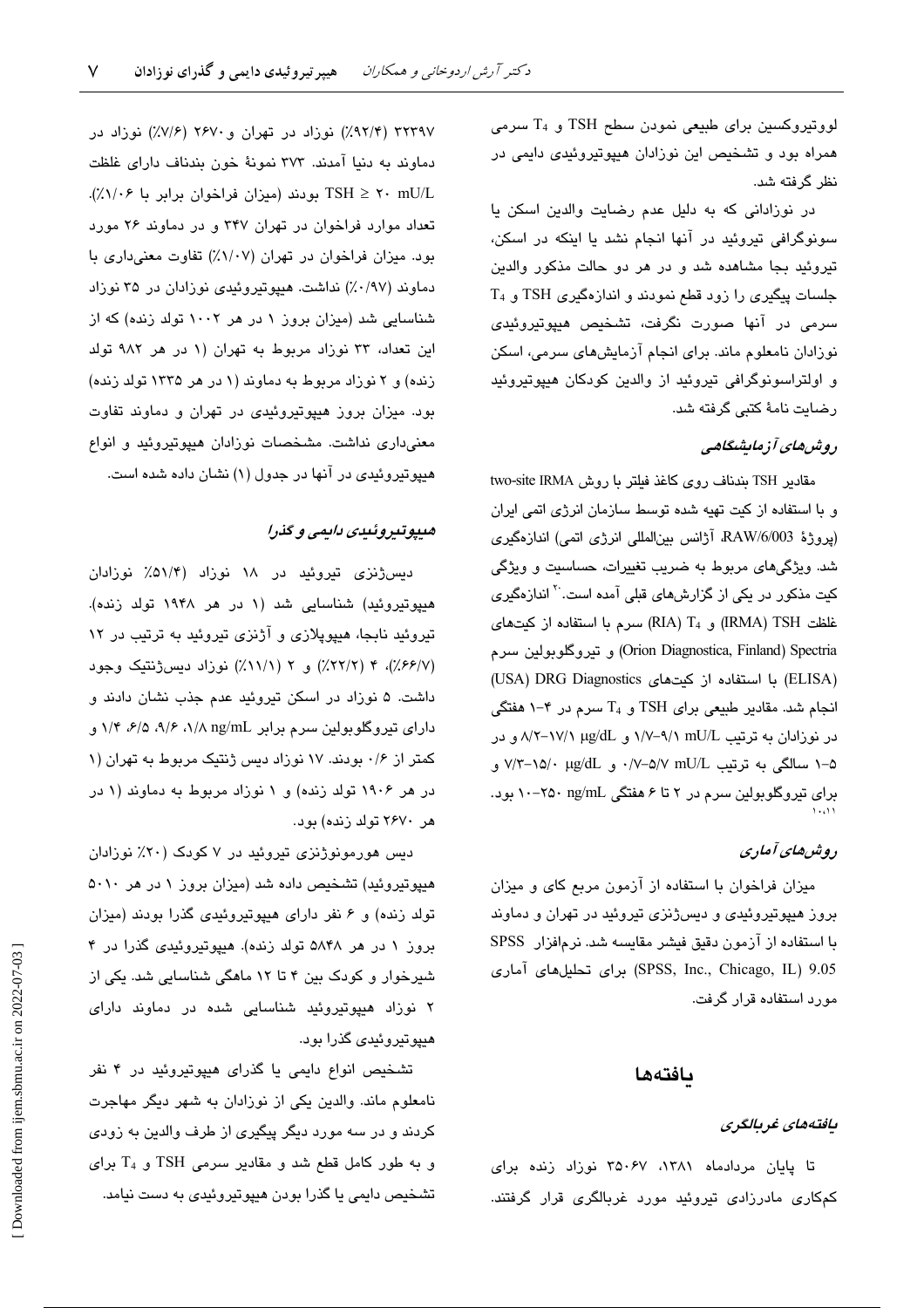جدول ۱– اتیولوژیهای هیپوتیروئیدی مادرزادی : تعداد و محدودهٔ مقادیر TSH بندناف و TSH و  $\rm T_{4}$  سرم در دوران نوزادی و پس از آن و انواع تشخیصهای مطرح شده بر اساس اسکن و سونوگرافی تیروئید ً

| محدوده مقادیر سرمی در ۳۸–۲۳<br>ماهگی ٔ |                                          | تشخيصهاى داده شده توسط اسكن تيروئيد |     |           |                   |           | محدوده مقادیر سرمی در ۳۰–۷       |                                   | محدوده                                                |       |                        |
|----------------------------------------|------------------------------------------|-------------------------------------|-----|-----------|-------------------|-----------|----------------------------------|-----------------------------------|-------------------------------------------------------|-------|------------------------|
|                                        |                                          | 99mTC                               |     |           |                   |           | روزگی                            |                                   | مقادير بندناف                                         | تعداد | نوع هيپوتيروئيدى       |
| $T_4$ (µg/dL)                          | TSH(mIU/L)                               | انجامنشده                           | بجا | عدم جذب ٌ |                   | اکتوپی    | $T_4$ (µg/dL)                    | TSH (mIU/L)                       | TSH(mIU/L)                                            |       |                        |
|                                        |                                          |                                     |     | آژنزی     | ھيپوپلاز <i>ى</i> |           |                                  |                                   |                                                       |       |                        |
|                                        |                                          |                                     |     |           |                   |           |                                  |                                   |                                                       |       | دائمى                  |
|                                        | $\overline{\phantom{0}}$                 |                                     |     | ۲         | ۴                 | $\lambda$ | $\cdot/1 - 10/f$                 | $\frac{15}{1} - \frac{15}{1}$     | $YY - YY$                                             | ١٨    | دیس ژنزی               |
| $\cdot/\curlyvee-\curlyvee/\wedge$     | $1V/9 - YQ$                              |                                     | V   |           |                   |           | $\cdot$ /V $ \Delta$ / $\Lambda$ | $Y - Y \cdot \Lambda$             | $\mathbf{r} \cdot - \geq \mathbf{r} \cdot \mathbf{r}$ | ٧     | ديسھورمونوژنز <i>ى</i> |
| $\Lambda/F - 11/F$                     | $\cdot/\mathrm{V}-\mathrm{Y}/\mathrm{Y}$ |                                     | ۵   |           |                   |           | $Y/\Lambda - YY/\cdot$           | $\mathcal{N} = \mathcal{N} \cdot$ | $\mathbf{r} \cdot - \mathbf{r} \cdot \mathbf{r}$      | ۶     | گذرا                   |
| $\overline{\phantom{0}}$               | $\qquad \qquad -$                        | $\mathsf{r}$                        | ٧   |           |                   |           | $Y/Y - V/Y$                      | $\tau v - \tau \tau f$            | $1 \cdot \cdot - 195$                                 | ۴     | نامعلوم                |

\* در موارد عدم جذب ماده رادیواکتیو تشخیص هیپوپلازی و آژنزی تیروئید با اولتراسونوگرافی تیروئید داده شد.

† کاهش پذیرش (diminished compliance) در والدین یک نوزاد که در دوران نوزادی اسکن تیروئید نداشت به کاهش و افزایش TSH و کاهش 4 سرم در ۱۹ ماهگی منجر شد و اسکن تیروئید تشخیص تيروئيد نابجا را قطعى نمود. با آموزش مجدد والدين درمان مجددا آغاز شده است. والدين دو زياد تحفيل ان متحمد ناجع المن متاسفانه عليرغم آموزش كافى از پيگيرى درمان نوزاد خود تحت نظارت مرکز تحقيقات غدد ممانعت نمودند و هيچ اطلاعي از نحوه درمان آنها (در صورتي که درمان جايگزيني قطع نشده باشد) در دسترس نيست. والدين ۷ نوزاد داراي تيروئيد بجا (با و بدون گواتر) درمان با لووتیروکسین را کاهش دادند که منجر به کشف زودهنگام ۳ مورد دیس ژنزی تیروئید ۱۳–۱۲ سالگی و ۴ مورد هیپوتیروئیدی گذرا در سنین ۱۲–۴ ماهگی شد. (–) انجام نشده است.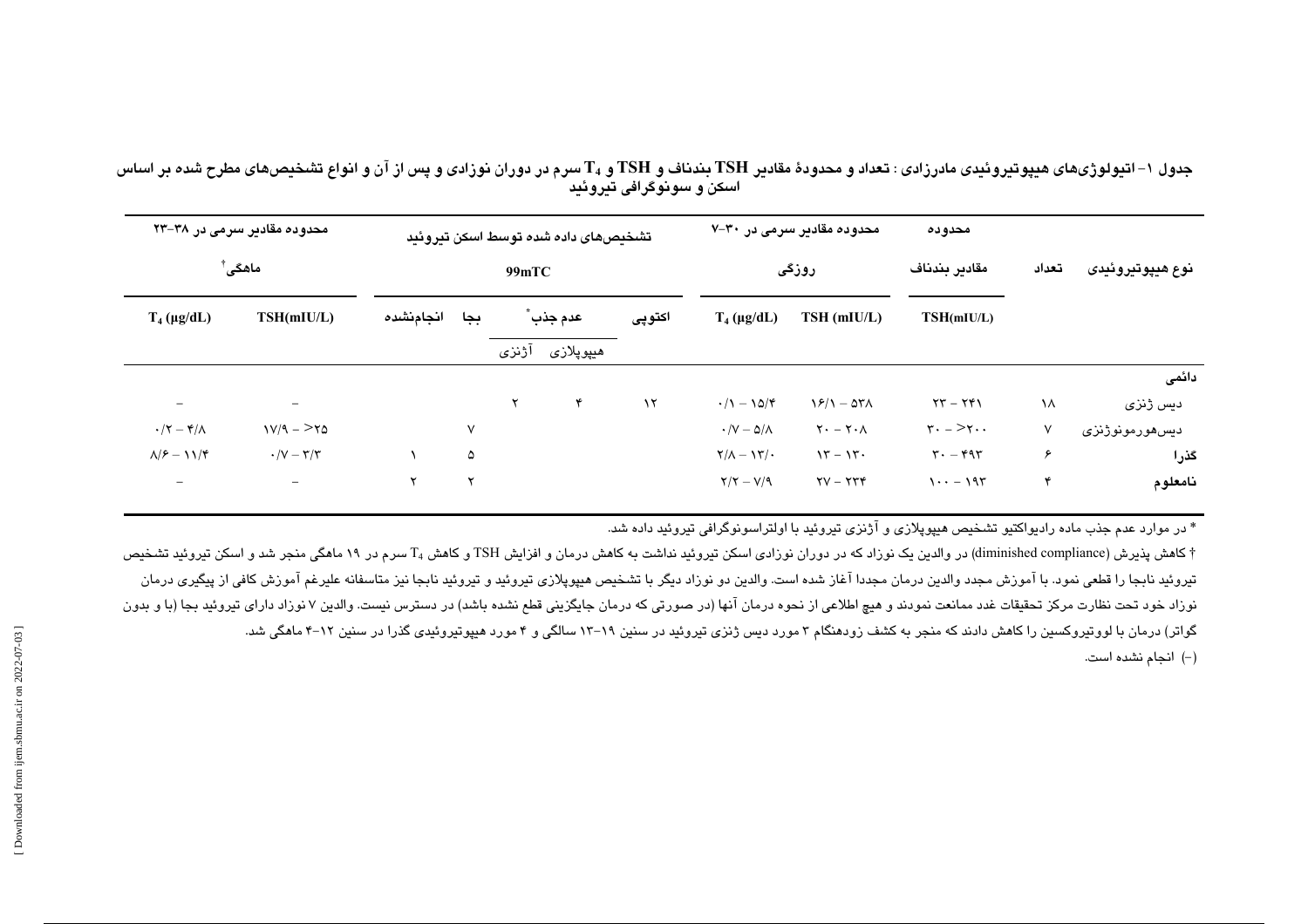غربالگری کمکاری مادرزادی تیروئید اولین بار در ایران در سال ۱۳۶۶ آغاز و پس از غربالگری ۱۷۲۴ نوزاد به دلیل میزان فراخوان بالای ناشی از کمبود ید در سال ۱۳۶۸ و بدون تعیین میزان بروز هیپوتیروئیدی نوزادان متوقف شد.'<sup>۲</sup> مطالعهٔ دیگری در فارس با حدود ۴۰۰۰ نوزاد انجام شد و میزان بروز هیپوتیروئیدی ۱ در هر ۱۴۳۳ تولد به دست آمد.'' مطالعهٔ حاضر که بر ۳۵۰۶۷ نوزاد متولد شده در تهران و دماوند انجام شده است، در حال حاضر بزرگترین و اولین مطالعهٔ مبتنی بر جمعیت<sup>:</sup> در زمینهٔ غربالگری کمکاری مادرزادی تیروئید در ایران است که به مدت کافی برای تشخیص انواع دایمی و گذرای هیپوتیروئیدی نوزادان ادامه داشته است. این بررسی نشان داد که میزان بروز هیپوتیروئیدی (دایمی و گذرا) در جمعیت مطالعه شده ۴-۳ برابر میزان بروز آن در مناطق دیگر<sup>۱۹</sup> و میزان بروز هیپوتیروئیدی دایمی ۳-۲ برابر میزان بروز آن در جهان است.<sup>۲۳</sup>

ىحث

در ابتدای طرح که شیوع بالای هیپوتیروئیدی (دایمی و گذرا) مشاهده شد و ارتباط معنیداری بین ازدواجهای فامیلی و وقوع هیپوتیروئیدی به دست آمد، این فرضیه مطرح گردید که میزان بالای ازدواجهای فامیلی باعث افزایش احتمال وقوع موارد دیس هورمونوژنزی تیروئید (بیماری اتوزومال مغلوب) و در نتيجه افزايش شيوع هيپوتيروئيدي میشود. <sup>۶٬۷٬۲۴</sup>۰۲۶ نتایج به دست آمده پس از ۵ سال اجرای طرح و پیگیری نوزادان هیپوتیروئید تا سنین کودکی و انجام تصویربرداری از تیروئید در تقریباً تمامی آنان، شیوع بالای دیسژنزی تیروئید را برخلاف انتظار نشان داد. دیسژنزی تيروئيد مانند مطالعات ديگر، شايعترين علت هيپوتيروئيدى دايمي در مطالعة حاضر بود با اين تفاوت كه تنها ٥١/٣٪ (به جای ۸۵-۸۰٪) موارد هیپوتیروئیدی را شامل میشد.<sup>۱</sup> در حال حاضر علت این توزیع متفاوت به درستی مشخص نیست. حتی با فرض اینکه دو نوزاد با تشخیص نامعلوم هیپوتیروئیدی و بدون انجام اسکن، موارد مبتلا به دیسژنزی تیروئید میباشند (دو نوزاد دیگر با تشخیص نامعلوم ديسژنزي تيروئيد نداشتند) توزيع مذكور همچنان بسیار پایینتر از مقادیر ذکر شده در مراجع است.<sup>\</sup> شیوع

بالای دیس،هورمونوژنزی تیروئید و شیوع کمی بالای هیپوتیروئیدی گذرا محتمل ترین علت توزیع مذکور میباشد. همچنین، حجم نمونه مورد بررسی به اندازهای نیست که بتوان توزیع به دست آمده را دقیق و ثابت تصور نمود. دیسژنزی تیروئید یک بیماری تکگیر<sup>ة</sup> است ولی تعداد کمی از موارد فامیلیال آن نیز گزارش شده است.<sup>۱۸،۲۷</sup> موارد فاميليال، وقوع بيشتر ديسژنزي در دختران، شيوع بسيار كم بیماری در نژاد سیاه پوست آفریقایی- آمریکایی (۱ در هر ۳۲۰۰۰ تولد) و بر عکس شیوع بالای هیپوتیروئیدی در اقوام هیسپانیک (۱ در ۲۰۰۰ تولد) همگی دال بر وجود علل ژنتیک این بیماری هستند. <sup>۱،۱۱،۲۴،۲۸</sup> شیوع بالای دیسژنزی در مطالعهٔ حاضر نه تنها نیاز برای ملی شدن برنامهٔ غربالگری را بیش از پیش پراهمیت میسازد، بلکه میتواند نشانگر این نکته باشد که شیوع اختلالات ژنتیک در جامعهٔ مورد بررسی (و شاید در کشور) بیش از جوامع غربی است و بررسی فاکتورهای مؤثر شیوع بالای دیسژنزی و مطالعات ژنتیک در این رابطه بسیار کمک کننده خواهد بود.

دیس هورمونوژنزی تیروئید با میزان بروز ۱ در هر ۵۰۱۰ تولد، دومین علت شایع هیپوتیروئیدی نوزادان در مطالعهٔ حاضر بود که این میزان حدود ۶ برابر شیوع تقریبی سماری (۱ در ۳۰۰۰۰ تولد) در مناطق دیگر است.'' شیوع بالای دیس هورمونوژنزی تیروئید که یک بیماری اتوزومال مغلوب است ممکن است متأثر از میزان بالای ازدواجهای فامیلی در تهران و دماوند باشد.<sup>۶،۲۵،۲۴،۷</sup> البته در مطالعهٔ حاضر این موضوع مورد ارزیابی قرار نگرفته است و بررسی ارتباط آن با ازدواجهای فامیلی و علل دیگر نیازمند بررسے دیگری است.

شایعترین علت کمکاری مادرزادی تیروئید گذرا در جهان کمبود پد است<sup>۳۹،۳۰</sup>۰ و دفتر مدیترانهٔ شرق*ی* سازمان جهان*ی* بهداشت، کشور ایران را به عنوان کشور «عاری از کمبود ید» اعلام کرده است.<sup>۳</sup> رفع کمبود ید در کشور و توزیع فراوان*ی* موارد هیپوتیروئیدی گذرای نوزادان که ۱۷/۱٪ کل موارد هیپوتیروئی*دی* را در مطالعهٔ حاضر تشکیل داده است و تقریباً مشابه با توزیع آن در مناطق دیگر با ید کافی (۱۵–۱۰٪) است، توجه را به سوی علل دیگر هیپوتیروئیدی گذرای نوزادان مانند ازدیاد ید، آنتیبادیهای ضدگیرندهٔ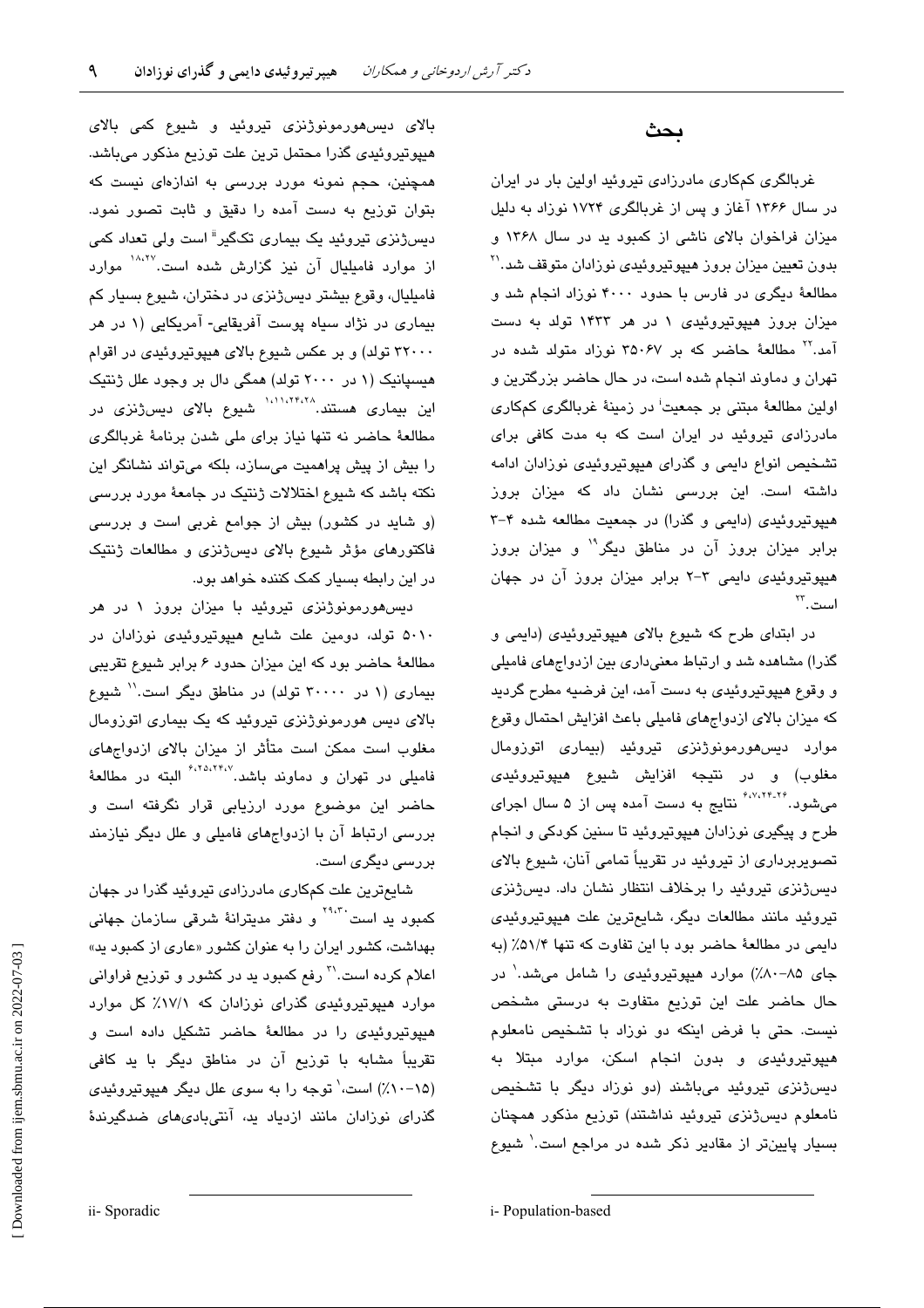افزایش آگاهی عمومی از طریق رسانهها و جلب اعتماد آنان تأکید می;نماید. شیوع بالای هیپوتیروئیدی در ۷۱/۴٪ موارد ناشی از انواع دایمی بیماری است که ارتباطی با مسایل مربوط به کمبود بد در منطقه ندارد. با توجه به شیوع بالای بیماری و به ویژه نوع دایمی آن و عوارض جبران نایذیر مغزی ناشی از عدم درمان به موقع، غربالگری هیپوتیروئیدی نوزادان یکی از اولویتهای بهداشتی کشور محسوب میشود که توجه ویژهٔ مسؤولان دی ربط را طلب می نماید.

# سیاسگزاری

بخشی از بودجهٔ این طرح از شورای پژوهشهای علمی کشور و بخش*ی* از مرکز تحقیقات غدد درون٫یز و متابولی*س*م ایران تأمین شده است. بدین وسیله از همکاری صیمیمانهٔ سرکار خانم ماهی گوهرمنش و آقای ابراهیم نجفی برای انجام امور کارشناس*ی* طرح سیاسگزاری مےشود.

i- Diminished and non-compliance

#### **References**

- Brown RS. The thyroid gland. In: Brook CGD,  $1 \quad$ Hindmarsh PC. editors. Clinical pediatric endocrinology. 4th ed. Oxford: Blackwell Science; 2001. p. 288-320.
- 2. Dussault JH. The anecdotal history of screening for congenital hypothyroidism. J Clin Endocrinol Metab 1999:84:4332-4.
- 3. Fisher DA, Dussault JH, Foley TP Jr, Klein AH, LaFranchi S, Larsen PR, et al. Screening for congenital hypothyroidism: results of screening one million North American infants. J Pediatr 1979;94:700-5.
- Toublanc JE. Comparison of epidemiological data on  $\overline{4}$ congenital hypothyroidism in Europe with those of other parts in the world. Horm Res 1992;38:230-5.
- Azizi F, Sheikholeslam R, Hedayati M, Mirmiran P,  $5<sub>1</sub>$ Malekafzali H, Kimiagar M, et al. Sustainable control of iodinedeficiency in Iran: beneficial results of the implementation of the mandatory law on salt iodization. J Endocrinol Invest 2002 ;25:409-13.
- 6. Ordookhani A, Mirmiran P, Hedavati M, Hajipour R, Azizi F. An interim report of the pilot study of screening for congenital hypothyroidism in Tehran and Damavand using cord blood spot samples. Eur J Pediatr 2003;162:202-3.
- Ordookhani A, Mirmiran P, Najafi R, Hedayati M,  $7.$ Azizi F. Congenital hypothyroidism in Iran. Indian J Pediatr 2003;70:625-8.
- $8<sup>7</sup>$ Gruters A, Delange F, Giovannelli G, Klett M, Rochiccioli P, Torresani T, et al. Guidelines for

تیروتروپین، گواتروژنها و داروهای مؤثر بر عملکرد تیروئید .<br>معطوف میدارد و نیازمند بررسی حداگانهای است.<sup>۱٬۱۱</sup>

مقایسهٔ میزان فراخوان و هیپوتیروئیدی نوزادان در تهران و دماوند قبلاً گزارش شده است.<sup>۳</sup>۲ در بررس*ی* حاضر علاوه بر مقایسهٔ موارد مذکور بر روی حجم نمونهٔ بزرگتر، میزان دیسژنزی تیروئید نیز مقاسیه شده است. اگرچه از لحاظ آماری تعداد نمونهٔ مورد بررسی و دیسژنزی در دماوند کم است ولی این تعداد نشاندهندهٔ غربالگری تقریباً تمامی نوزادان به دنیا آمده (به غیر از نوزادان به دنیا آمده در منزل) به مدت ۳۷ ماه در مراکز زایمانی منطقه مذکور است و از طرف دیگر نشانگر شیوع بالای بیماری در تهران و دماوند در مقایسه با شیوع بیماری (۱ در هر ۴۰۰۰ تولد) نسبت به مناطق دیگر است.'' وجود موارد کاهش و عدم **ی**ذیرش<sup>:</sup> در والدین نوزادان هیپوتیروئید نسبت به پیگیر*ی* منظم کودکان هیپوتیروئید، هشداری برای لزوم ضمانت اجرایی به هنگام برنامهریزی و اجرای طرح ملی غربالگری کمکاری مادرزادی تیروئید است. از طرف دیگر، بر لزوم

neonatal screening programmes  $for$ congenital hypothyroidism. Working group congenital  $\alpha$ n hypothyroidism of the European Society for Paediatric Endocrinology. Eur J Pediatr 1993;152:974-5.

- LaFranchi S. Hypothyroidism, congenital and acquired. In: Kaplan SA, editor. Clinical pediatric and adolescent endocrinology. Philadelphia: W.B. Saunders Co; 1982. p. 82-95.
- 10. Fisher DA. Physiological variations in thyroid hormones: physiological and pathophysiological considerations. Clin Chem 1996;42:135-9.
- $11$ Fisher DA. Disorders of the thyroid in the newborn and infant. In: Sperling MA, editor. Pediatric endocrinology. 1st ed. Philadelphia: W. B. Saunders Co; 1996. p. 51-70.
- 12. Fisher DA. Clinical review 19: Management of congenital hypothyroidism. J Clin Endocrinol Metab 1991;72:523-9.
- 13. Bongers-Schokking JJ, Koot HM, Wiersma D, Verkerk PH, de Muinck Keizer-Schrama SM. Influence of timing and dose of thyroid hormone replacement on development in infants with congenital hypothyroidism. J Pediatr 2000:136:292-7.
- 14. American Academy of Pediatrics AAP Section on Endocrinology and Committee on Genetics, and American Thyroid Association Committee on Public Newborn screening for Health: congenital hypothyroidism: recommended guidelines (RE9316). Pediatrics 1993; 91:1203-9.